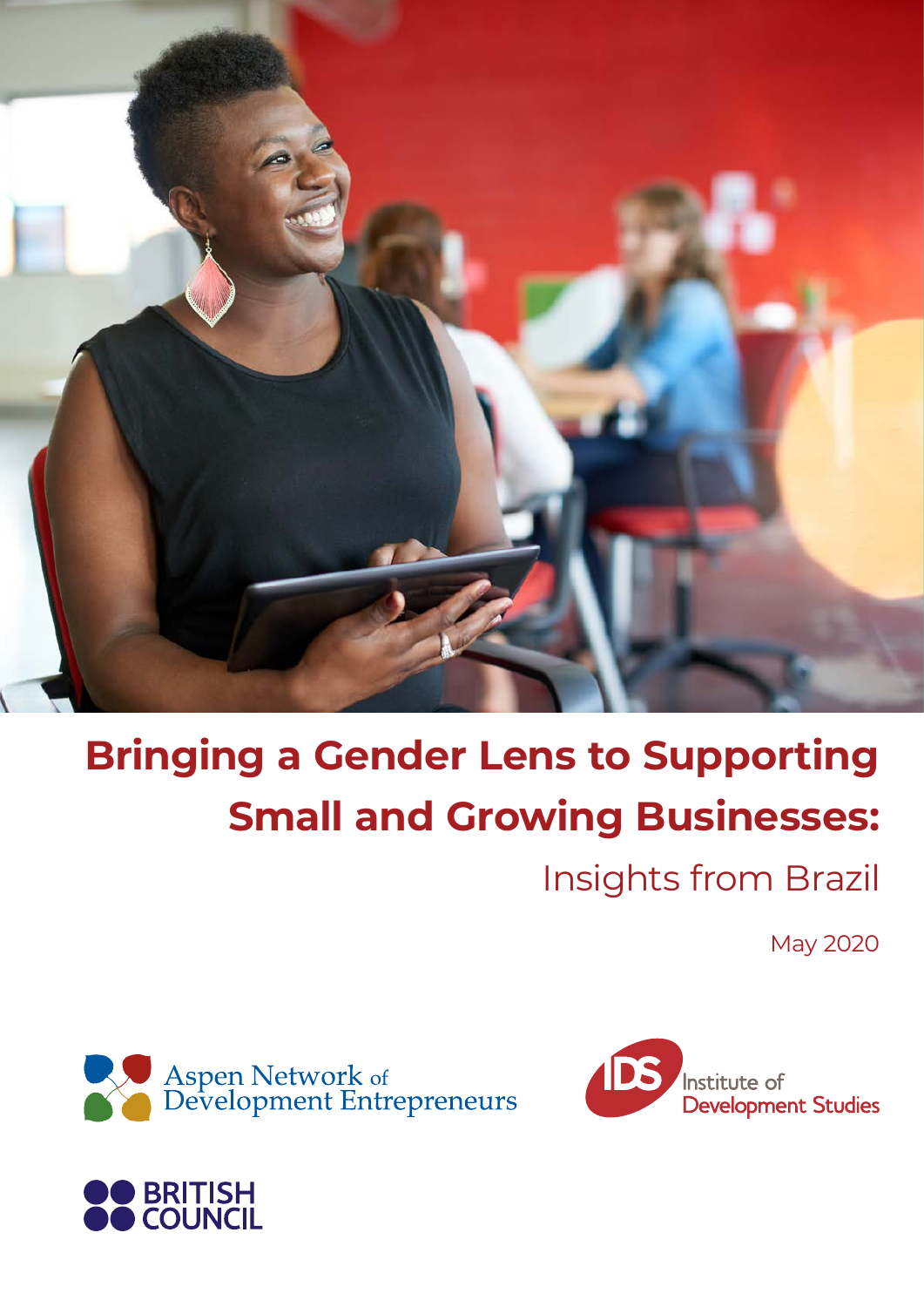#### **Partners**

**The Aspen Network of Development Entrepreneurs (ANDE)** is a global network of organizations that propel entrepreneurship in emerging markets. ANDE members provide critical financial, educational, and business support services to small and growing businesses (SGBs) based on the conviction that SGBs can create jobs, stimulate long-term economic growth, and produce environmental and social benefits. As the leading global voice of the SGB sector, ANDE believes that SGBs are a powerful, yet underleveraged tool in addressing social and environmental challenges. Since 2009, we have grown into a trusted network of nearly 300 collaborative members that operate in nearly every emerging market. ANDE grows the body of knowledge, mobilizes resources, and connects the institutions that support the small business entrepreneurs who build inclusive prosperity in the developing world.

ANDE is part of the Aspen Institute, a global nonprofit organization committed to realizing a free, just, and equitable society.

**The Institute of Development Studies (IDS)** is a research, teaching and learning institution, known for its work on gender empowerment, amongst many other areas. Based at the University of Sussex and working with partners around the world, we contribute to the building of equitable and sustainable societies, locally and globally, where everyone can live secure, fulfilling lives free from poverty and injustice.

ANDE and IDS gratefully acknowledge the financial support for this work, provided by the Developing Creative and Inclusive Economies (DICE) programme supported by the British Council. The DICE programme takes a holistic approach to addressing entrenched issues of economic and social exclusion with a creative mindset.

#### **Acknowledgements**

**Text and content:** Jodie Thorpe and Mar Maestre (Institute of Development Studies), and Rob Parkinson (independent consultant).

**Workshop participants:** We are extremely grateful for the time and insights of the many interviewees, workshop and webinar participants involved in the discussion that led to the development of this knowledge brief. It would have been impossible without them.

**Reviewers:** Thanks to Tiana Vilar Lins (The Womanity Foundation), Jiselle Steele (Social Starters), and Matthew Guttentag (ANDE) for their valuable comments and feedback.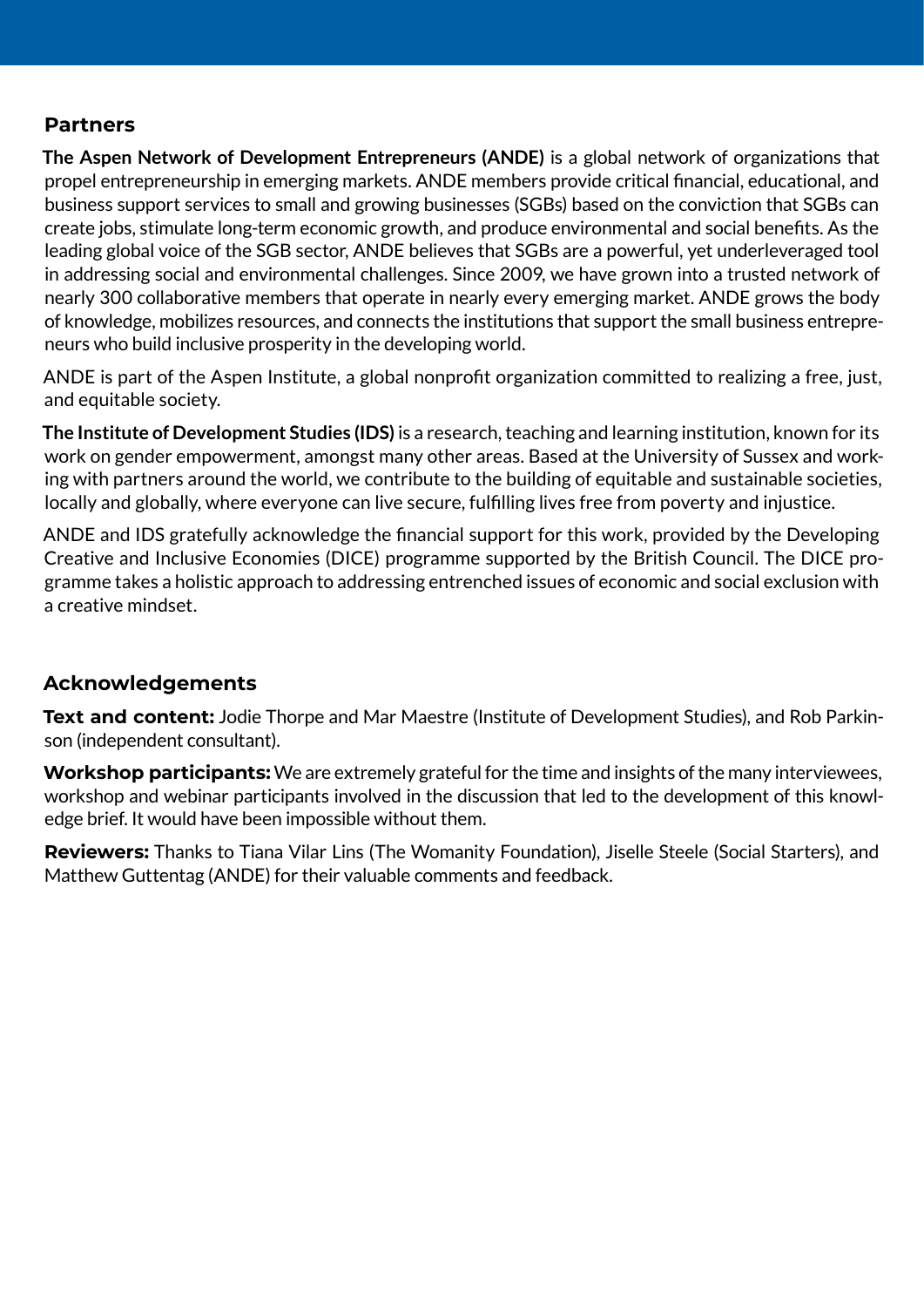#### **Executive summary**

Within the entrepreneurial community there is growing recognition of the benefits of diversity, and more specifically of investing in women and gender equality. Despite this rising interest, most investors and intermediaries working with social enterprises and small and growing businesses (SGBs) are still in the early stages of understanding how best to incorporate a gender lens. This knowledge brief aims to share lessons and innovations from the Brazilian ecosystem on bringing a gender lens to supporting Brazilian SGBs. It focuses on four key topics, which emerged through a series of engagements, convened by the Aspen Network of Development Entrepreneurs (ANDE) and supported by the Institute of Development Studies (IDS), to catalyse thought leadership on gender inclusion and investing in Brazil.

| <b>Key Topics</b>                                                                                         | <b>Entry points identified</b>                                                                                                                                                                                                                        |  |  |
|-----------------------------------------------------------------------------------------------------------|-------------------------------------------------------------------------------------------------------------------------------------------------------------------------------------------------------------------------------------------------------|--|--|
| Understanding biases:<br>structural barriers or<br>internalised stereotypes<br>that disadvantage<br>women | • Understand the reality of gender bias<br>• Address biases in the investment environment                                                                                                                                                             |  |  |
| Recognising gender<br>'intersects' with diversity<br>issues                                               | • Recognise the needs of different women entrepreneurs<br>• Raise visibility of these diverse profiles<br>• Redefine impact data                                                                                                                      |  |  |
| Linking to investors:<br>connecting different<br>investors/products<br>with different women<br>founders   | • Communicate the finance needs of different types of women founders<br>• Help women founders navigate different sources of finance<br>• Identify, amplify, and enable appropriate finance<br>• Advocate for more women becoming investors themselves |  |  |
| Attracting and retaining<br>women in entrepreneur<br>support programmes                                   | • Ensure support of leadership with respect to gender lens investment<br>• Design programmes recognising care responsibilities<br>• Promote diversity among staff of support organisations                                                            |  |  |

Together, these topics and entry points inform four overarching conclusions for support organisations to take action:

- **1.** Promote better data on women founders, including reflecting on their different and overlapping identities and how these affect the founders' barriers faced and ultimate needs.
- **2.** Improve outreach to women founders, while being intentional in reflecting women founders' needs, challenges, and aspirations in programme ethos and design.
- **3.** Build understanding of the range of funds and assets classes relevant for the financing needs of different types of businesses, including flexible loans, impact investment and crowdfunding sources; and increase women entrepreneurs' exposure to them.
- **4.** Cultivate economies and entrepreneurial ecosystems that are more inclusive of qualities associated with women.

Finally, in addition to supporting more women-led enterprises, there is a need for support programs that better enable enterprises to offer products or services that substantially improve the lives of women and girls or enable greater employment of women under better working conditions.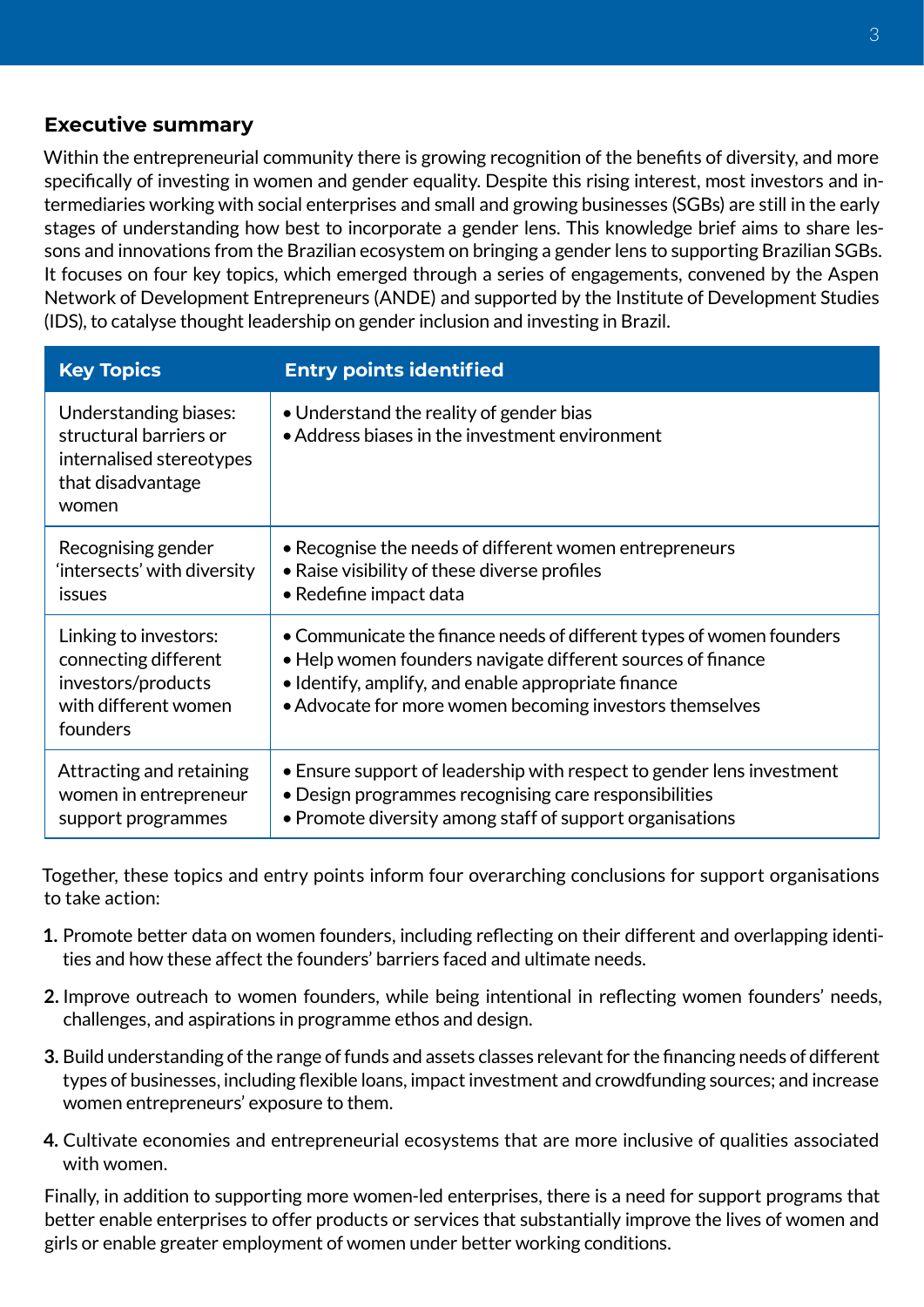#### **Introduction**

Women are key drivers of economic and social growth around the world. However, women experience significant inequality in the form of high levels of poverty, low labour market participation and wages, and limited participation in private and public decision-making. These challenges of gender inequality are as present in Brazil, yet there are particular characteristics that shape these dynamics in the Brazilian context.

Thanks to the #metoo movement and other recent trends, these issues have been gaining increased attention in Brazil and worldwide. Within the entrepreneurial community, there is growing recognition of the benefits of diversity, and of investing in women and gender equality, for returns, productivity, communities, families, and poverty reduction.<sup>1</sup> However, most investors and intermediaries working with social enterprises and SGBs are still in the early stages of understanding how best to incorporate a 'gender lens.' This refers to investing in or supporting SGBs through the lens of female empowerment; considering the issues that affect women and girls around the world, the power of women's participation and leadership, and the solutions to these challenges.

This knowledge brief shares the outcomes of deliberations within the Brazilian ecosystem of how to bring a gender lens to supporting Brazilian SGBs. It is the result of a series of engagements, convened by ANDE and supported by IDS over the course of 2019, that were designed to catalyse thought leadership on gender inclusion and investing in Brazil (Figure 1). Through these engagements, the organisations involved (Box 1) identified challenges, invited speakers to discuss key issues, and shared with each other their current experiences of how to better bring a gender lens to supporting SGBs. Participants also identified a number of key topics that were particularly important for bringing a gender lens to supporting SGBs in Brazil, and which were the subject of follow up webinars.

#### **Figure 1: Inputs to knowledge brief**

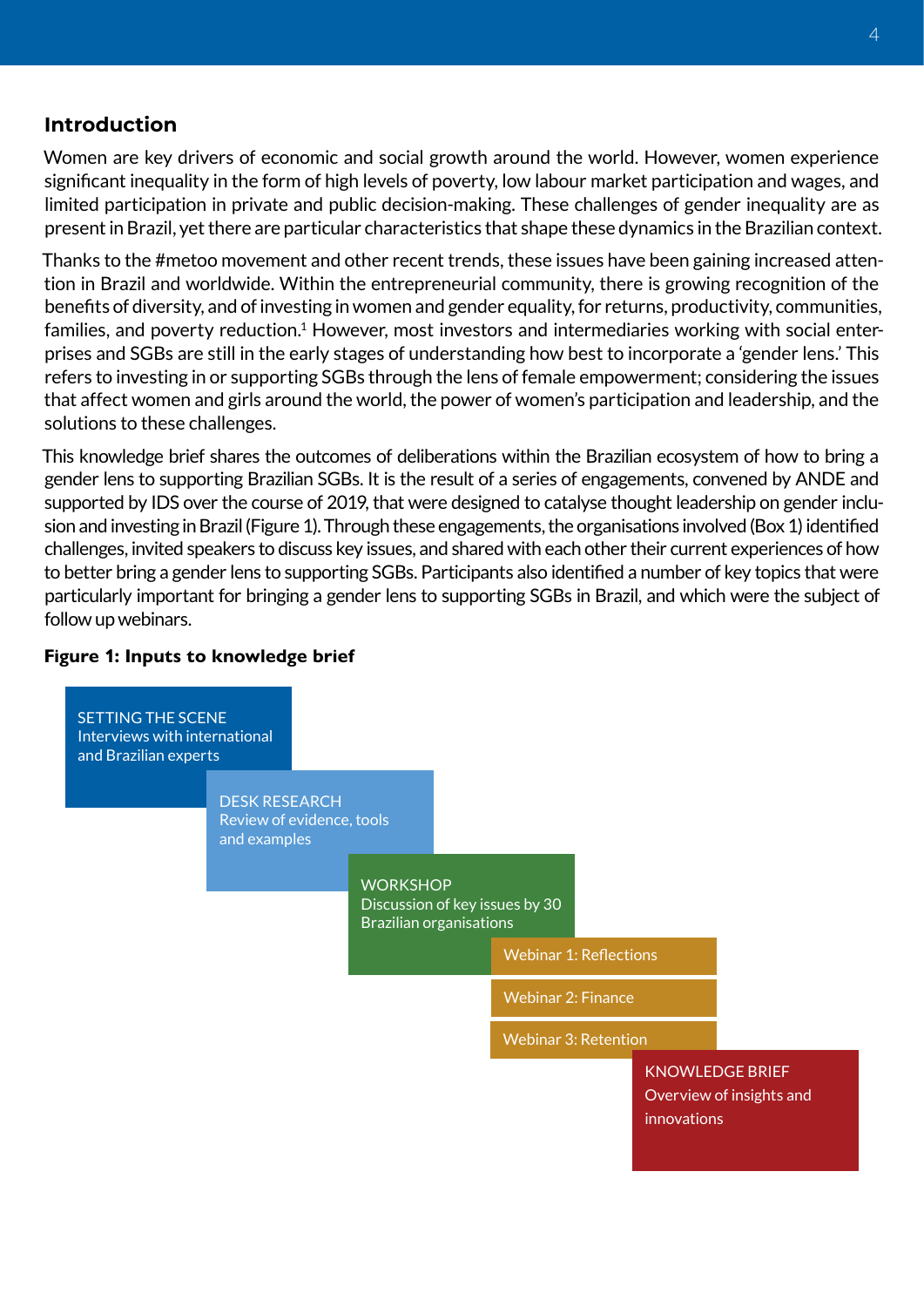#### Box 1: Snapshot of participating organisations

- 1. Most were capacity providers, although investors were also interested
	- •60% were primarily capacity providers, accelerators and incubators
	- 25% were involved in investing
	- 15% were involved in network building
- 2. Most had a high number of women employees
	- •90% had at least 50% women employees
- 3. Most were already working with a gender lens
	- 85% already work with a gender lens to some degree
- 4. Of those already working with a gender lens, the most cited approach focused on increasing the number of women-owned businesses supported
	- 31% have specific programs for women-led companies
	- •25% work with companies that provide products or services for women (regardless of who owns or leads the company)

This brief provides an overview of the insights from these deliberations on how investors and support organisations can better work with women-owned or women-led SGBs. However, participants also recognised that working with SGBs that offer products or services that substantially improve the lives of women and girls or that promote workplace equtity are other potential avenues.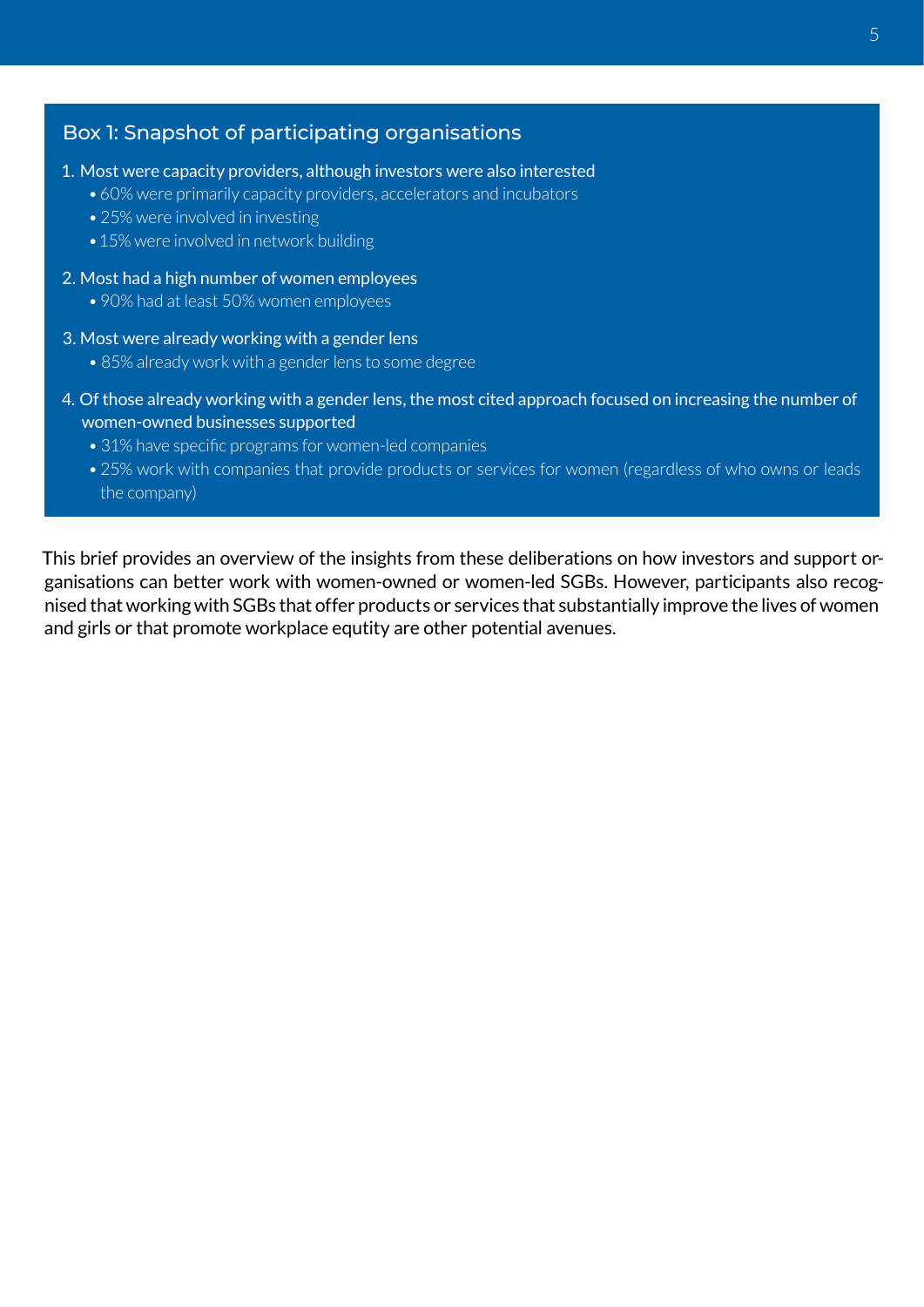#### **Setting the scene**

A key starting point for the engagements in Brazil were scoping interviews and desk research on the exclusion of women, and what could be changed by bringing a gender lens to investing and supporting SGBs. These research findings included:

- 46% of women entrepreneurs encounter barriers because of their gender,<sup>2</sup> and in particular structural economic barriers, sectoral segregation, and cultural and unconscious biases.
- Although women in Latin America are very entrepreneurial (often out of necessity), 73% of them don't receive the financial services they need. It means that women-led SMEs in Latin America represent a USD \$93 billion untapped opportunity.3
- When women do secure investment, the results are positive for the economy and society. On average, companies with higher percentages of women in leadership positions (WLP) outperform companies with the lowest percentage of WLP as measured by return on sales (ROS), return on assets (ROA), and return on equity (ROE). Specifically, companies in the top quartile of WLP had 18.1% ROS, 3.9% ROA, and 8.6% ROE compared to -1.09%, 0.3%, and 4.4% respectively for those companies in the bottom quartile.4
- From 2000 to 2010, women's increased labour force participation rates in in Latin America and Caribbean countries were credited for decreasing extreme poverty by 30%.<sup>5</sup>
- If women and men participated equally in the economy, an additional \$28 trillion would be added to global gross domestic product (GDP) by 2025. <sup>6</sup>
- The research also identified existing knowledge and recommendations of how best to incorporate a gender lens in the activities of investors and intermediaries. One recent scoping study conducted by Value for Women (VFW) with support from the ANDE Catalyst Fund<sup>7</sup> provided ten recommendations for intermediaries that informed the workshop discussions:

## 10 recommendations for incorporating a gender lens

- **1. Develop the business case data for gender lens investing,** with data that links gender lens investing with business performance.
- **2. Make more data publicly available on gender**  composition of governance and management structures.
- **3. Identify what works to support the growth of women-led social enterprises:** what barriers do women-led enterprises face, and what is needed to overcome them.
- **4. Improve outreach to women-led businesses** by engaging women's business networks and developing targets for them to participate in applications for support.
- **5. Make women social entrepreneurs visible:**  enabling impact investors to identify women-led businesses in which to invest.
- **6. Build the capacity of intermediary employees and of social enterprises** to invest with a gender lens and improve gender diversity.
- **7. Create gender lens investing tools for Latin America.**
- **8. Include gender lens investing funding opportunities and concepts as part of training curricula.**
- **9. Define key market drivers** that can trigger greater uptake of gender smart practices in businesses, and sensitize ecosystem intermediaries on these opportunities.
- **10. Develop landscaping studies at the country level** to identify key gaps, challenges and opportunities for SMEs, investors and ecosystem actors for gender lens investing.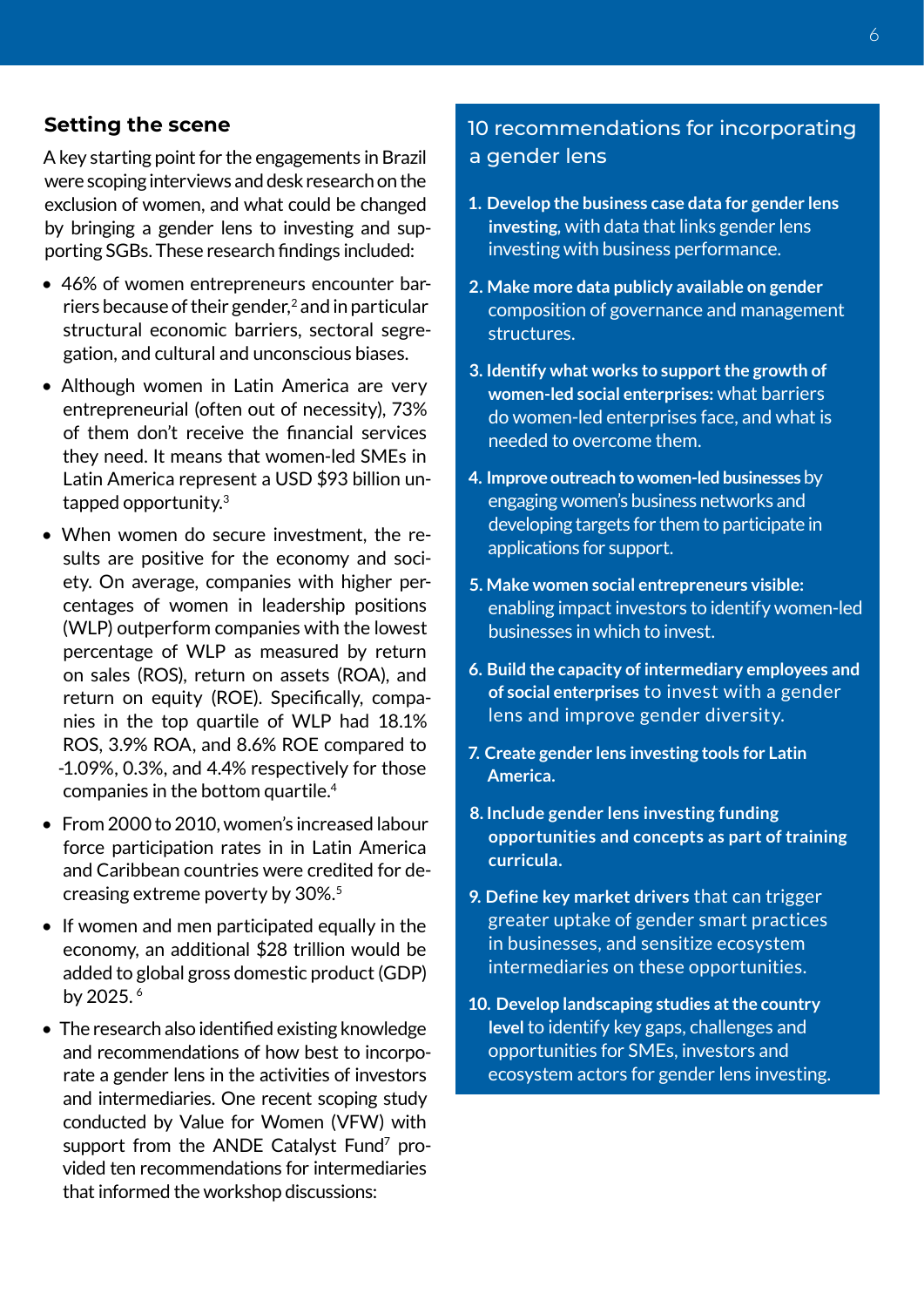## **Key topics in bringing a gender lens to supporting SGBs**

Four key topics emerged from the workshop and follow up deliberations. Two are cross-cutting themes: 'understanding biases' and 'recognising gender intersects with other diversity issues.' Two topics were specific issues selected by participants for further exploration in follow up webinars: 'better linking investors with women entrepreneurs' and 'attracting and retaining women in entrepreneur support programs.' Each section below presents the relevant issues and how they affect the activities of women-led enterprises, as well as entry points to address challenges, identified through these discussions.

# **1. Understanding biases**

**The issue:** Those in the investment and support sector commonly perceive that they are 'gender blind' and therefore that they are assessing neutrally every opportunity, seeking to identify the best candidates, regardless of gender. There are a number of problems with this premise. The first is that so-called 'gender blind' approaches are also often blind to structural barriers that systematically disadvantage women. The second is that everyone suffers from some degree of 'unconscious' or 'implicit biases' related to gender or race, for example, which means that internalised stereotypes affect our decision-making, even when we are making a conscious effort not to discriminate.

Structural barriers include an unequal distribution of assets or educational opportunities between women and men. According to the World Bank, for example, less than 20% of landholders in the world are women.<sup>8</sup> Access to land affects access to credit, thus constraining entrepreneurial opportunities for women. Women are also at a distinct disadvantage as they often have a heavy and unequal share of care and household work (often referred to as 'time poverty'), especially as women's growing involvement in paid work has not been accompanied by increased participation of men in unpaid domestic tasks.

The system in which SGBs operate is also significantly rooted in networks and relationships. Where these are dominated by men, especially in more powerful leadership roles, the structural exclusion of women can be perpetuated. For instance, it has been shown that venture investors prefer to associate with and invest in those that are similar to them (a tendency known as 'homophily'), while those outside this groups are likely to be treated differently in myriad ways.<sup>9</sup>

Many studies show that unconscious biases regarding gender exist in society, and these views are held by both men and women; that is, women also tend to think men perform better. This is equally true for investment selection processes. For example, according to one study in the United States,<sup>10</sup> investors' questions exhibit biases that disadvantage women entrepreneurs. When investors interviewed male entrepreneurs, they asked 'promotion questions' (about hopes and achievements) 67% of the time, but when questioning women entrepreneurs, they asked prevention questions (about safety and responsibility) 66% of the time. Companies that were asked prevention questions raised \$2.3 million on average, versus \$16.8 million raised among those asked mostly promotion questions. Similarly, in the venture capital sector, investors preferred pitches delivered by male founders even where the content of the pitch was word for word identical.<sup>11</sup>

# **Brazilian perspective**

In the experience of the workshop participants, women are creating more companies now than men, but structural barriers and unconscious bias, especially among investors, mean that they do not achieve their potential. Being an entrepreneur is still considered a masculine trait in Brazil, which is exacerbated and perpetuated by the particular culture around entrepreneurship. If attending meetings accompanied by men, for example, women are often not heard, even if they are the expert on the matter being discussed or speaking about their own business.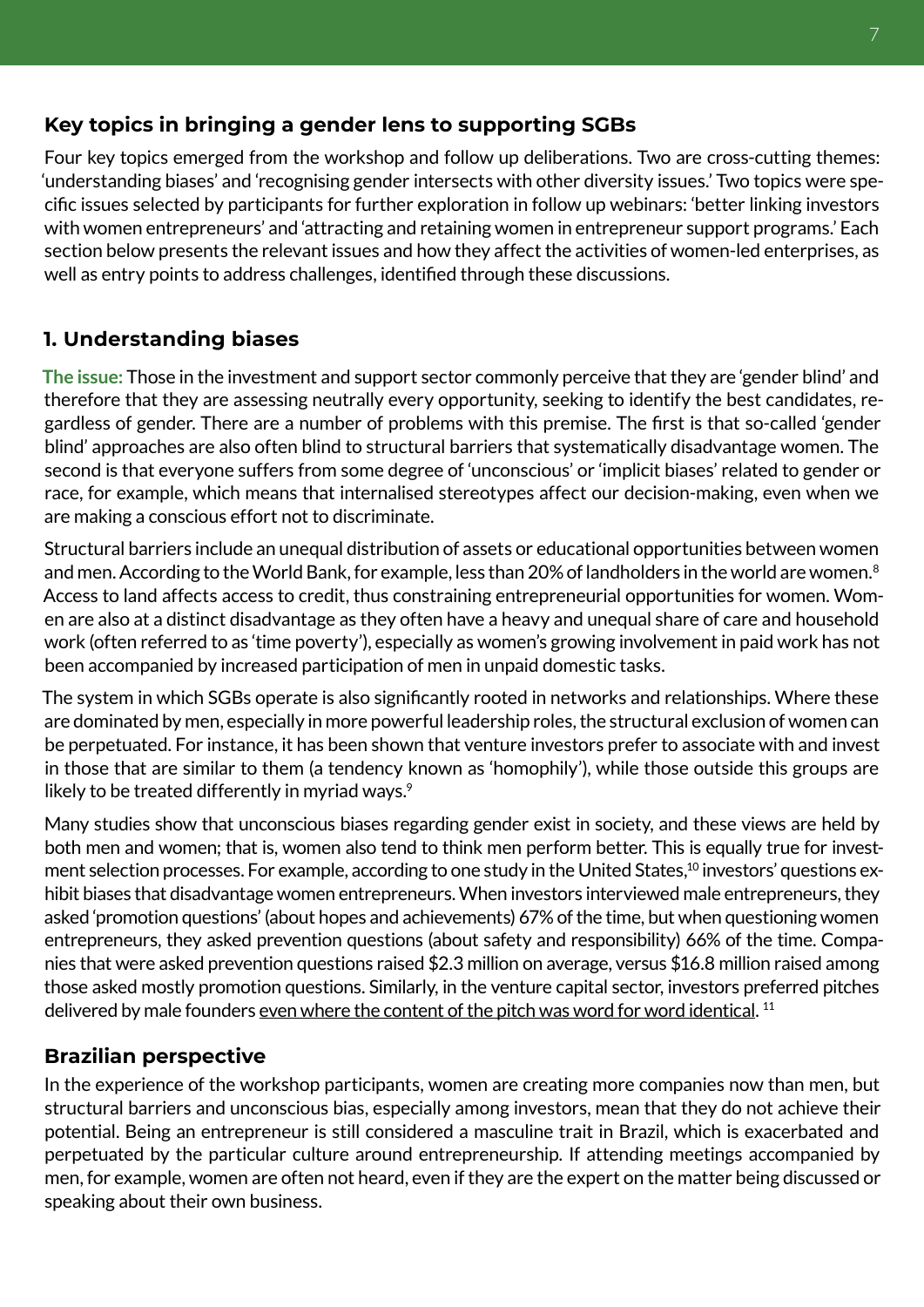Entry points for stakeholders to confront these biases included the following actions:

- **Understand the reality of gender bias.** Unless bias is understood within the SGB ecosystem, it will be difficult to develop adequate strategies to deal with it. In working with women, recognise that their exposure to gendered stereotypes, sexism or gender-based violence will affect their own self-esteem and may influence their perception of other women (e.g. with respect to their entrepreneurial capacity). On the investors' side, addressing gender bias is a challenge since investors may be resistant or fail to recognize that there is a problem. However, support organisations could offer investor training on unconscious bias.
- **Address biases in the investment environment.** In the short term, investors can support women founders by helping them to understand and respond to biases and other challenges they face in securing investment, including through access to support networks. Through these processes, women founders can be prepared for an environment which is often extremely 'masculine.' Longer term, participants emphasised the need to bring women's characteristics into the investment world, rather than pushing woman to become 'more male' to be heard.

#### Box 2: Laís Xavier, Founder, [Mídias Educativas](http://www.midiaseducativas.com.br/), Recife

Lais Xavier never felt unfairly judged while studying computer science at university, despite women being vastly outnumbered by the men on her course. This all changed, however, when she started her own IT company, finding herself in an environment dovminated by men much older than her. 'In meetings people would avoid talking to me, directing questions to my male colleagues even though I'm the CEO,' she explains. 'Often I was treated as if I was only there to take notes.'

She has encountered prejudice and bias particularly strongly in the investing market, which she has found to be an extremely masculine environment. 'There really are no women there.' As an example, she has noticed a difference in the questions that she is asked by investment panels compared to her male colleagues. 'They don't seem interested in my technical or managerial abilities or my track record – they want to know about my family situation, when I might plan to have children.' Lais also noticed a big difference when she became pregnant. 'Socially, people treat you with more kindness. But professionally, especially if you occupy a leadership position, being pregnant seems to diminish your status even further.' She considers this especially unfair given that being pregnant actually helped her to be more efficient by making more conscious decisions about how to prioritize her time.

However, eleven years after starting her business, Lais feels that the bias of others no longer affects her as it used to. 'I've realized that it's the other person's problem, not mine, and I don't let it diminish my self-esteem,' she explains. She does acknowledge, however, that over the years this thought process has used up valuable cognitive resources that could have been invested in her business. She has also benefited from having a support network of women entrepreneurs with whom she can share experiences. One current example is the cohort of entrepreneurs she has met through Aceleração Itaú Mulher Empreendedora, an acceleration program for women-led social enterprises, run by one of Brazil's largest commercial banks in partnership with Yunus Corporate Social Innovation and FGV business school's Center for Entrepreneurship.

Despite these positive trends, Lais – who is from Recife, in northeastern Brazil – ends with a note of caution. 'When I travel for work to some other parts of Brazil, I'm unfairly judged twofold – once for being a woman, and once for being from the Northeast. People assume that my knowledge is inferior, and don't give me the credibility I deserve.'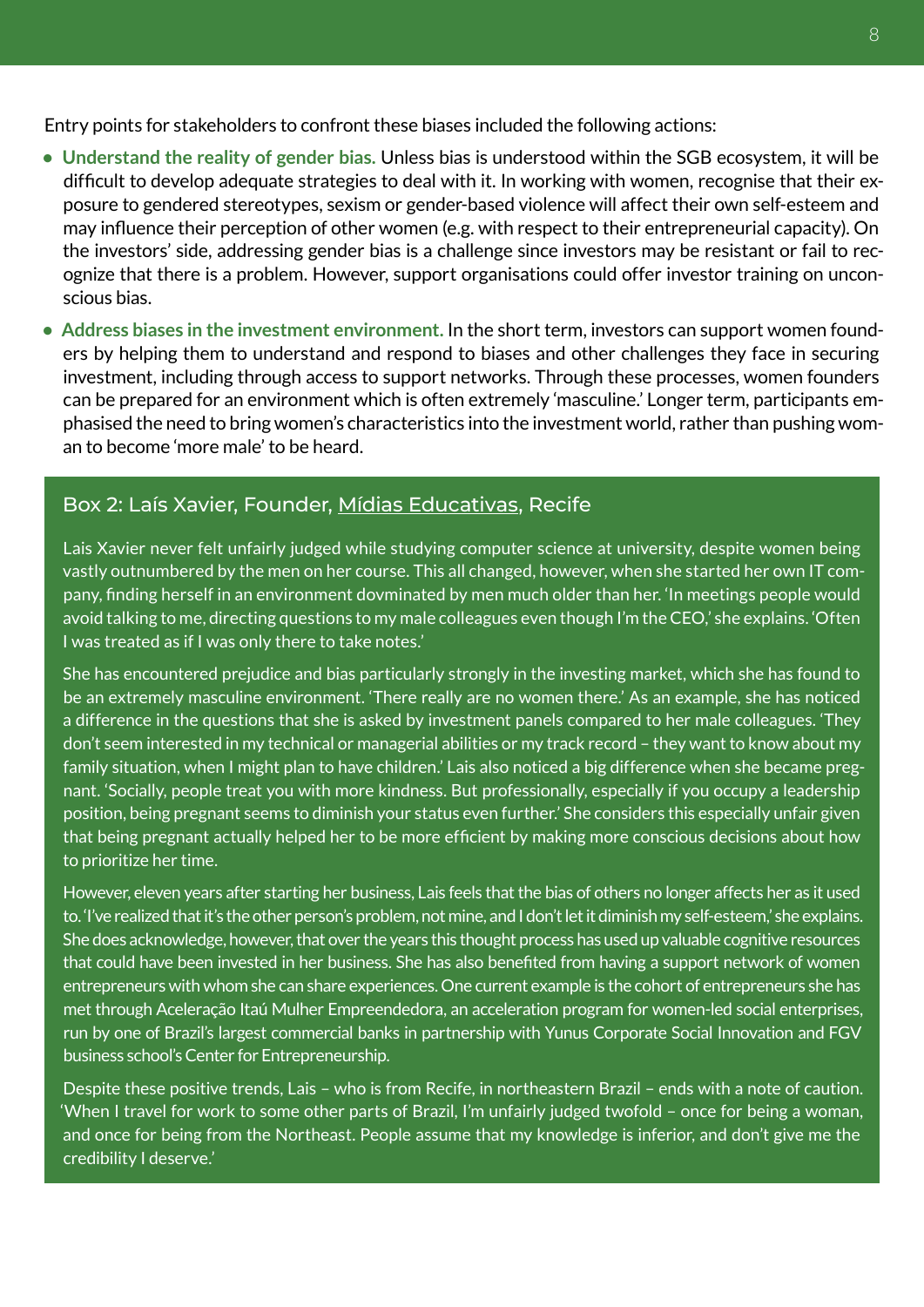## **2. Recognising gender intersects with other diversity issues**

**The issue:** Workshop participants raised the question, 'Who are the women we are talking about?,' noting that there is no single category of woman who faces the same set of challenges and has a common set of needs. Including all women in one category masks other facets of their identity, such as race or class. Gender bias may 'intersect' biases related to race and poverty, creating multiple challenges and systems of discrimination for women entrepreneurs.

This 'intersectionality,' the term for the interaction between gender and other facets of identity, such as race, sexual orientation, education or income, means that different women entrepreneurs experience different challenges. It shapes their financial and other needs in order to grow, as well as the type of biases they experience. For example, one study found that in Brazil, India, and Pakistan, while women with a university degree from comfortable economic backgrounds are more likely to lead formal social enterprises, women from poorer neighbourhoods and with lower levels of education are more likely to be involved in informal community-level entrepreneurship.<sup>12</sup>

At the base of the economic pyramid, women entrepreneurs are likely to need different forms of public, social, and business support. One study found that women from low income backgrounds running informal SGBs in Mexico face a high level of unpaid care work which society expects them to be responsible for; a lack of financial and strategic experience and skills, meaning difficulties in planning; a need to offer clients credit, leading to irregular cash flow; and frequent relocations, affecting access to support networks.13

## **Brazilian perspective**

In the view of the workshop participants, understanding these intersecting inequalities can enable organisations to provide better and more targeted support and link women founders with capital sources appropriate to their needs.

Entry points for stakeholders to understand intersectionality included the following actions :

- **Recognise the needs of different women entrepreneurs.** More disaggregated information is needed to better understand the profiles of different women and the challenges facing their businesses, in order to design support programs appropriately. Particular needs may include generating cash flow quickly, managing unpredictability or raising self-esteem, for example.
- **Raise visibility of these diverse profiles.** With improved data, support organisations can also increase visibility of the profiles and needs of diverse groups of women entrepreneurs.
- **Redefine impact data.** Focusing impact data only on the number of women-led businesses supported or number of women employed is limiting. Better indicators would capture impact on gender inequality and empowering women, including improvements in life quality or working conditions that are catalysed through the support provided.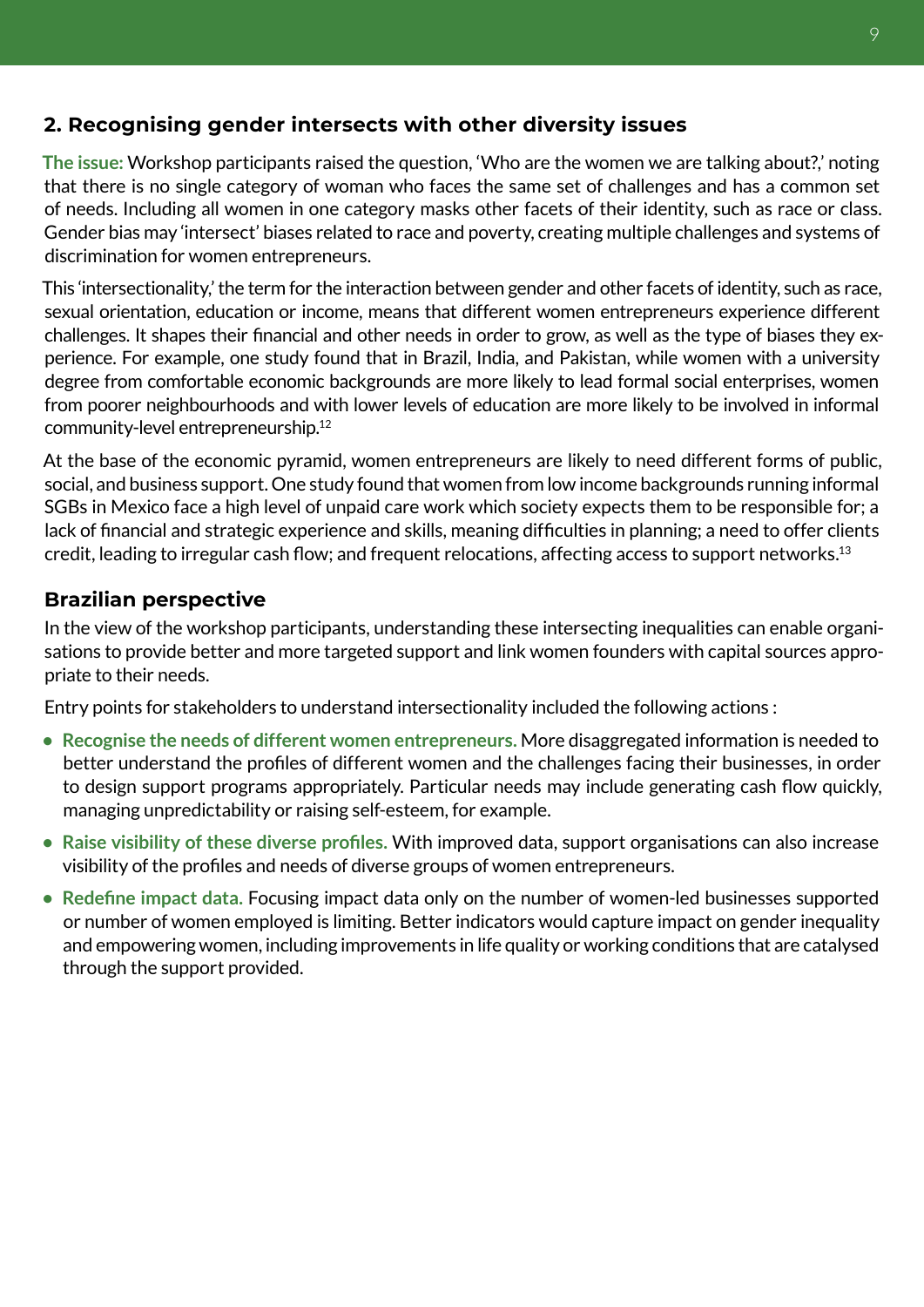#### Box 3: Illustrating intersectionality: Aliança Empreendedora and Feira Preta

**[Aliança Empreendedora](https://aliancaempreendedora.org.br/)** supports private, public, and social sector organisations in developing projects that support entrepreneurs in low-income communities. Most of the entrepreneurs supported are women, and many of them face the challenge of being simultaneously the main or only breadwinner and having sole responsibility for childcare. According to Florian Paysan, Impact Evaluation Coordinator at Aliança, this leads them to open businesses that they can run from their homes with flexible hours, and that generate positive cashflow quickly. 'As a result, their businesses are typically smaller and have higher failure rates than those run by their male counterparts.'

Given the time constraints, Aliança activities last for a maximum of 3 hours, and are run close to the communities where participants live and at times when childcare alternatives are more readily available. As well as business knowledge, Aliança's methodology has a strong emphasis on self-awareness and entrepreneurial behaviour. 'We help them to see themselves as businesswomen, which increases their self-esteem,' explains Paysan. 'But the increase in income can cause conflict in their family relationships, and we need to help them to manage this.' There is also a focus on identifying short-term goals and priorities, as the unpredictable environment, scarcity of financial resources and lack of customized services for underserved people, such as banking, make it very difficult to plan or invest for the long term.

**[Feira Preta](http://feirapreta.com.br/)**, the biggest festival of black culture and entrepreneurship in Latin America, started out offering black entrepreneurs visibility and an opportunity to make money. Its founder, Adriana Barbosa, is very clear that today it offers much more than this. 'Most black entrepreneurs in Brazil are women, and many start out purely for survival,' she adds. Barbosa first had the idea for Feira Preta when she was unemployed and selling clothes at street markets. She found that she met few other black entrepreneurs, which contrasted with the dynamism of the black artistic scene. 'The black rights movement in Brazil has a long history of advocating for political and cultural representation, but less so for economic empowerment,' she explains.

Today Feira Preta also offers capacity building. As well as providing business knowledge and skills, it supports women and men entrepreneurs to become more self-confident and assertive, and encourages them to take creative inspiration from their African heritage. 'We need to understand the emotional and cultural legacy of a history of slavery and discrimination, which affect self-esteem among black entrepreneurs, and also to celebrate the creative traditions and strengths of our African roots,' explains Adriana. 'I'm uniquely placed to do that as a successful black entrepreneur who has had to overcome many of the same challenges.'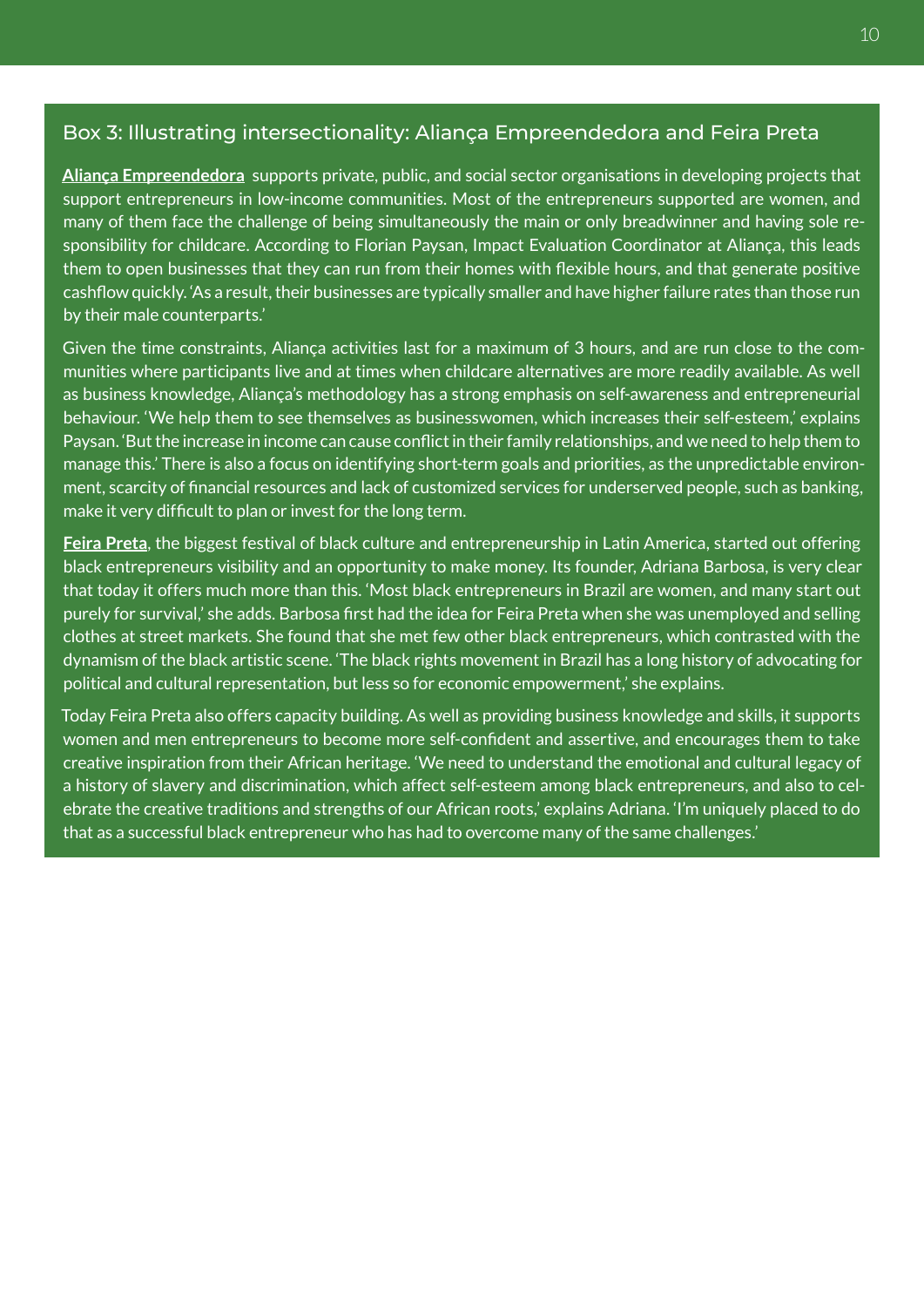## **3. Better linking investors with women entrepreneurs**

**The issue:** There is a significant gap in financing for women entrepreneurs. The International Finance Corporation estimates it at \$320 billion for female entrepreneurs in formal sector SMEs in developing countries.14 Filling this gap will require different types of investors and different products based on a spectrum of motives, objectives, and risk and return strategies.

One global survey of investors found that over 70% of investors who claimed to use a gender lens also identified venture capital as their asset class, versus private equity or debt.<sup>15</sup> Yet the processes used by venture capital funds are often designed with a certain profile of entrepreneur in mind, and are drawn from experiences in Silicon Valley and Wall Street. While these are suitable for some women founders, they are a poor fit for other types of businesses, such as micro-, small-, and medium-sized enterprises in the informal sector.

Women leading enterprises in the informal sector have a diverse profile, but they may particularly suffer from time poverty, low education, and low financial literacy. They may have good networking capabilities but lack capacity to raise funds, and are unable to rely on their inner circles for support, as wealthier counterparts can often do. Their capital needs are likely to range to long-term loans, working capital loans, or more patient capital and grants. Therefore it is important for support organisations to identify different asset classes and types of capital for different types of SGBs (Figure 2).

|                          | <b>TRADITIONAL</b>                                                                         | <b>RESPONSIBLE</b>    | <b>SUSTAINABLE</b>          | <b>THEMATIC</b>                                                 | <b>IMPACT FIRST</b>                                                      | <b>PHILANTROPY</b>                                                       |  |  |
|--------------------------|--------------------------------------------------------------------------------------------|-----------------------|-----------------------------|-----------------------------------------------------------------|--------------------------------------------------------------------------|--------------------------------------------------------------------------|--|--|
| <b>FUND FOCUS</b>        | Finance only<br>investments                                                                | Focus on<br>ESG risks | Focus on ESG<br>opportunity | Focus on one or a<br>cluster of opps, no<br>financial trade off | Focus on one or a<br>cluster of opps with<br>some financial<br>trade off | Focus on one or a<br>cluster of opps with<br>100% financial<br>trade off |  |  |
| Fund focus<br>and return | Competitive returns<br>ESG risk management                                                 |                       |                             |                                                                 |                                                                          |                                                                          |  |  |
| expectations             |                                                                                            |                       |                             |                                                                 |                                                                          |                                                                          |  |  |
|                          | ESG opportunities                                                                          |                       |                             |                                                                 |                                                                          |                                                                          |  |  |
|                          |                                                                                            |                       |                             | High impact solutions                                           |                                                                          |                                                                          |  |  |
| Gender lens              | Ensure fund and SIFI operational practices are gender aware                                |                       |                             |                                                                 |                                                                          |                                                                          |  |  |
| opportunities            | Incorporate a gender lens within due dilligence assessment of all investment opportunities |                       |                             |                                                                 |                                                                          |                                                                          |  |  |
|                          | Adopt an ESG filter that includes equality factors                                         |                       |                             |                                                                 |                                                                          |                                                                          |  |  |
|                          | Target gender equality as social outcome                                                   |                       |                             |                                                                 |                                                                          |                                                                          |  |  |

**Figure 2: The Spectrum of Capital and Gender Lens Investing Opportunities16**

However, although bank loans can be more suitable to address the capital needs of smaller businesses that don't fit the 'Silicon Valley' profile, interest rates are high in countries like Brazil. In addition, there is a particular challenge with respect to finance in the range of US5,000-50,000,<sup>17</sup> which many traditional and impact investors see as too small to warrant the transaction costs involved, or too risky for the returns. The transaction costs are also a barrier for many early stage businesses, which may not be in a position to present the documents and information required, leading impatient entrepreneurs to pursue faster but far more expensive solutions such as credit cards. Alternative lower transaction cost alternatives include crowdfunding and peer to peer loan platforms. Interestingly, there is some evidence to suggest that women may do better at crowd-funding than men,<sup>18</sup> in part because crowdfunding seems to attract more women as investors, and in part because women may use more appealing and inclusive language in their pitch descriptions.<sup>19</sup>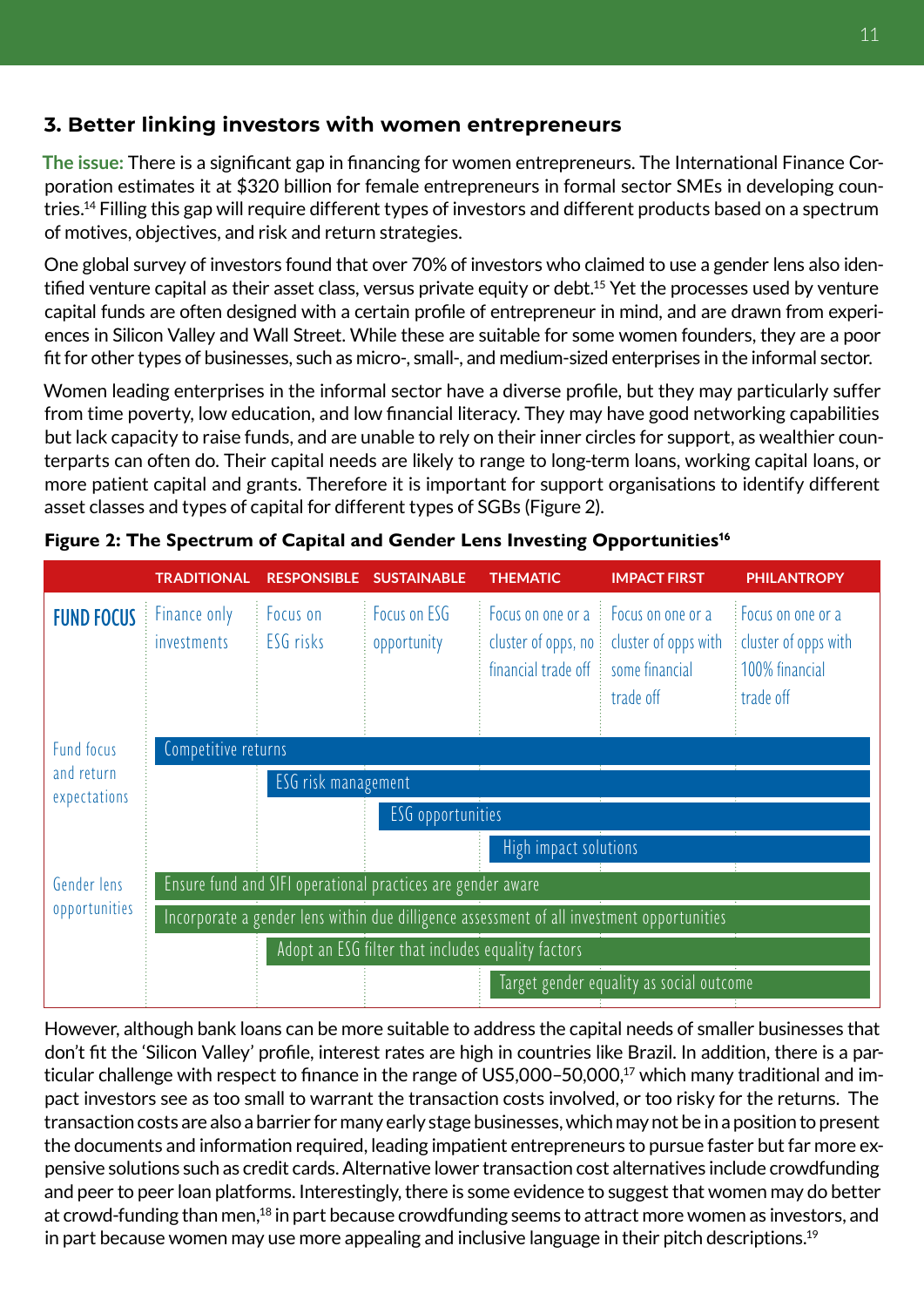#### **Brazilian perspective**

Workshop participants highlighted the availability of alternative loan products in Brazil. These offer more appropriate loan sizes or more flexible payment terms. Some – although not all – are specifically targeted at women. Examples include:

- **[SITAWI Finance for Good](www.sitawi.net/social-environmental-loans/)** a Brazilian organisation that provides innovative financial solutions designed for social impact. These include a rotating credit fund offering loans of BRL 50,000–70,000 (approximately USD \$10,000–15,000) to social enterprises. Interest rates on these loans are fixed at the Central Bank base rate, with repayment periods varying from 6 months to 3 years. Although not targeting women entrepreneurs specifically, the Sitawi solution directly addresses three of the key challenges facing many women founders in Brazil: 1) lack of credit available to entrepreneurs; 2) shortage of mid-level finance; and 3) high interest rates typically offered by Brazilian banks.
- **[Pronaf Mulher](www.bndes.gov.br/wps/portal/site/home/financiamento/produto/pronaf-mulher)** is a credit line offered by Brazil's National Development Bank (BNDES) exclusively for women who work as agricultural producers. Loans are available up to US\$75,000 per annum, with repayment periods up to 10 years, a longer time period that is also better suited to agricultural lending. The credit can be used for purchasing machinery and commercial vehicles, installing irrigation systems, connecting to the electrical grid or telephony system, among other purposes.

Entry points for stakeholders to explore additional financing options included the following actions:

- **Communicate the finance needs of different types of women founders.** Intermediaries can identify and convey to investors the finance needs of different types of women-led enterprises. Intermediaries may organise events or spaces to engage different types of investors, including banks, other lenders and individuals. Here they can help investors to recognise the untapped opportunities of women-led enterprises, showcase examples, and directly connect investors with entrepreneurs.
- **Help women founders navigate different sources of finance.** Intermediaries and peer support networks can help women understand the different types of investment available, as well as other practical support, such as helping them to understand technical language used by investors or to plan time for the 'bureaucratic procedures' required to access funding.
- **Identify, amplify, and enable appropriate finance.** Intermediaries can identify and amplify diverse types of finance being offered by investors, which may be appropriate for different profiles of women entrepreneurs. Going one step further, they can also support and partner with investors to create new more gender inclusive financial vehicles.
- **Advocate for more women becoming investors themselves.** There is a need to advocate for more women becoming investors themselves, so that they are in a position to change systems to better meet women's needs. Measures may include engaging individual women investors and highlighting the role that they can play in the sector.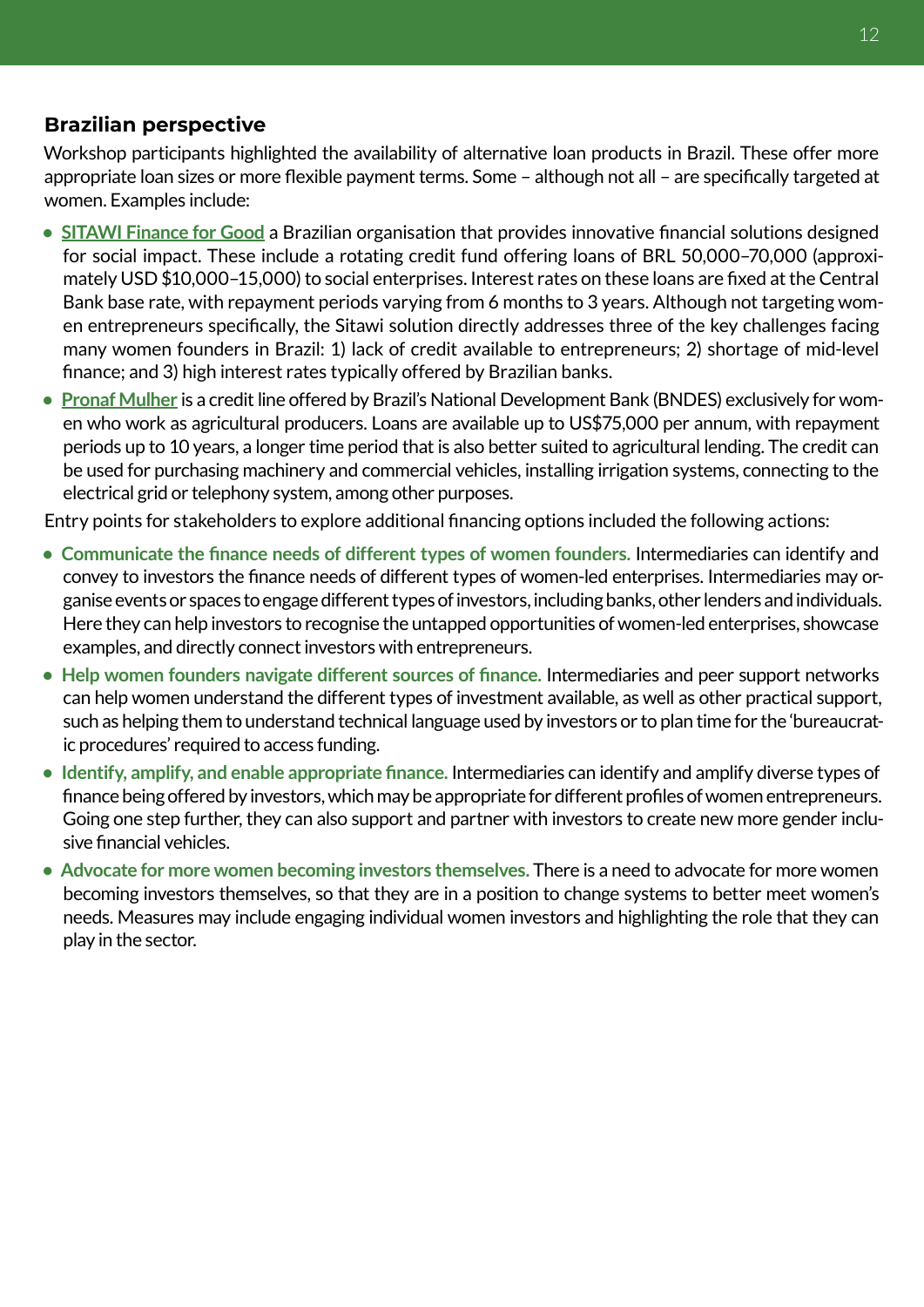#### 13

#### Box 4: [VOX Capital](www.voxcapital.com.br/)

VOX Capital is an impact investor that has been managing venture capital funds since 2010. In 2019 VOX realised that the prevailing model of VC in Brazil – with minimum ticket sizes typically above USD \$500,000 for entrepreneurs and \$2 million for investors – limits access to a very small minority. Most entrepreneurs are not able to access resources or networks needed to finance their businesses through the initial 'valley of death,' in order to reach a scale where they are eligible for a VC investment. Very few potential investors have sufficient resources available to invest in what is a relatively high-risk asset.

VOX therefore piloted a new line of investing, aimed at ventures at an earlier stage, using equity crowdfunding. In addition to the capital, VOX helped selected ventures in planning how to use the funds and defining their exact investment needs. 'Entrepreneurs from under-represented groups typically underestimate the potential value of their business and how much capital is needed to reach that potential,' explains Jessica Rios, a partner at VOX Capital.

Equity crowdfunding also opens up access to a more diverse investor pool, with individuals able to invest as little as \$250. Recognising the huge untapped potential for more women to be impact investors, VOX organised two events to highlight the role women can play in the investment industry, showcase examples, share experiences and connect prospective investors with entrepreneurs. Women represented 38% of the investors in the pilot, contributing 18% of total funds invested.

For its crowdfunded investments, VOX also diversified its target sectors, which helped to attract a more diverse profile of entrepreneur. 'The sectors where women are most represented as entrepreneurs tend not to attract the attention of VC investors, introducing another source of structural bias,' explains Rios.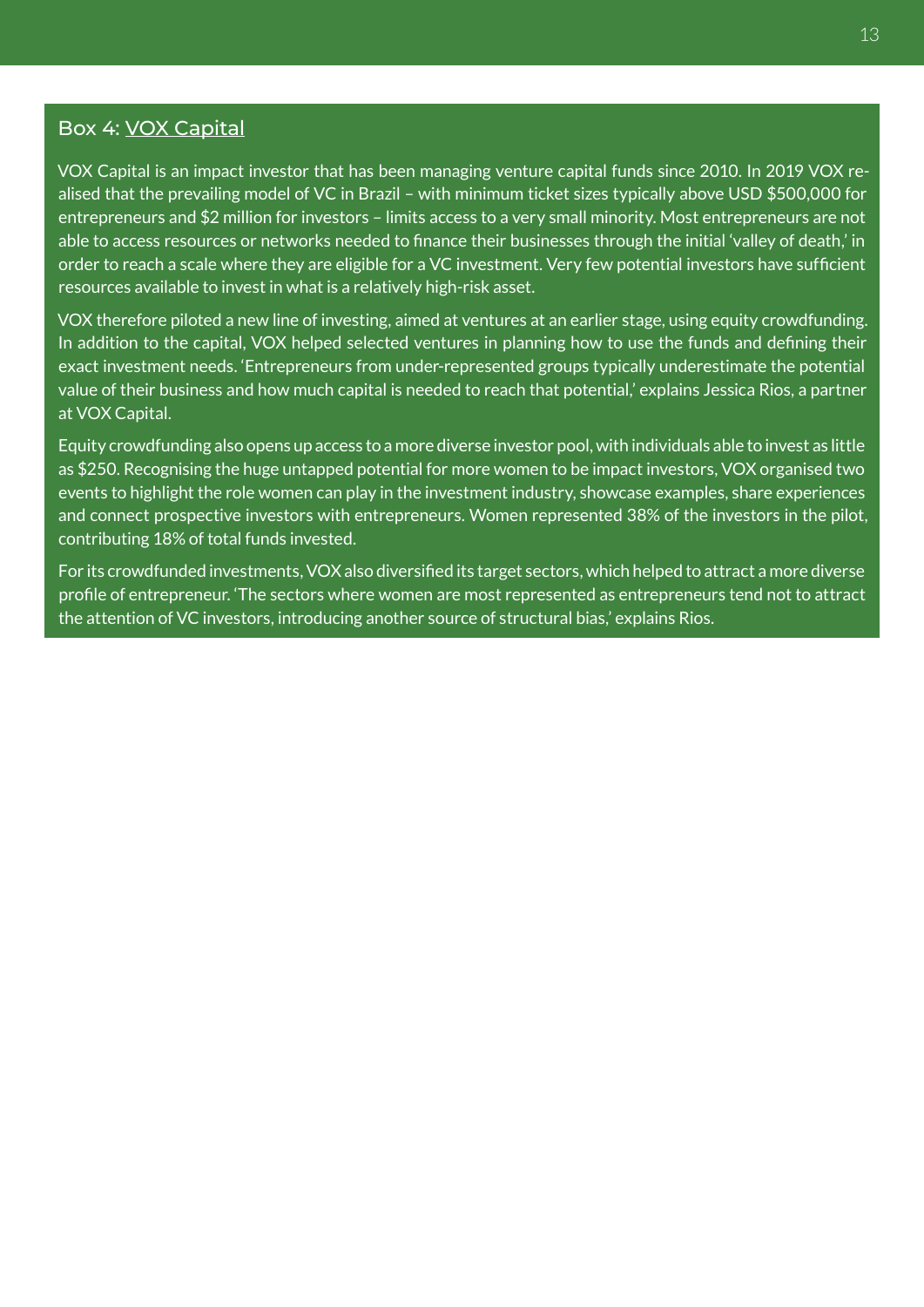# **4. Attracting and retaining women in entrepreneur support programmes**

**The issue:** Workshop participants raised the question of how to improve both attraction to and retention of women in entrepreneur support programmes. One key point was to develop a better understanding of the barriers women experience, which prevent them from applying to or succeeding in selection processes. However, it is crucial not just to attract women, but also to ensure they find an inclusive environment once they are selected.

Data from ANDE's Impact Survey of support organizations show that nearly half of respondents do not incorporate a gender equity assessment into the SGB screening or selection process.<sup>20</sup> However, even programs that have specific commitments to increase the number of women have often found it more difficult than expected. This relative absence of women starts right from the candidate pool, since women entrepreneurs may have different networks, contacts and peer groups, and so may never become aware of opportunities. Where women do apply, the selection process and environment can be the problem. Women may lack the skills or experience to engage in an aggressive pitch process – or may simply not 'see' themselves in this environment. Women may not want to ask men, who often dominate selection panels, for support.

Measures that are being used to attract more women into the pipeline involve reaching out to spaces where women are better represented, such as corporations, universities or co-working spaces, and identifying partners with high numbers of women in their networks. Another measure is to ensure selection committees are gender balanced and selection processes offer a conducive environment for women.

Once women are selected, however, programme design and cultural issues can lead to attrition. Inflexible schedules or locations mean programme activities can conflict with family priorities. More generally, women face greater time poverty than men, affecting time available to travel to and engage in programmes. The lack of women role models and a masculine culture within programmes is another challenge. Programmes which include networking over evening drinks, for example, means those with care duties are excluded. It can also create an environment in which alcohol sparks sexual harassment. One obvious response is to adapt programme schedules to accommodate the care responsibilities of entrepreneurs, which may include mixing virtual and in-person meetings. Marketing and other materials can also be redesigned to reflect diversity. Addressing a programme's culture means going beyond eliminating practical barriers, however, to be proactively encouraging, with practices, processes and leaders that are intentional in promoting diversity. These measures can also be supported through staff, including leadership, taking unconscious bias training.

#### **Brazilian perspective**

There is a clear need for different types of support programmes, responding to the requirements and challenges faced by a more diverse cohort of entrepreneurs. The starting point is having sufficient information to recognise these needs and retention barriers, and design programs in response. Existing programme data can provide some of the answers, supplemented through discussions and interviews with female founders, including participants who drop out.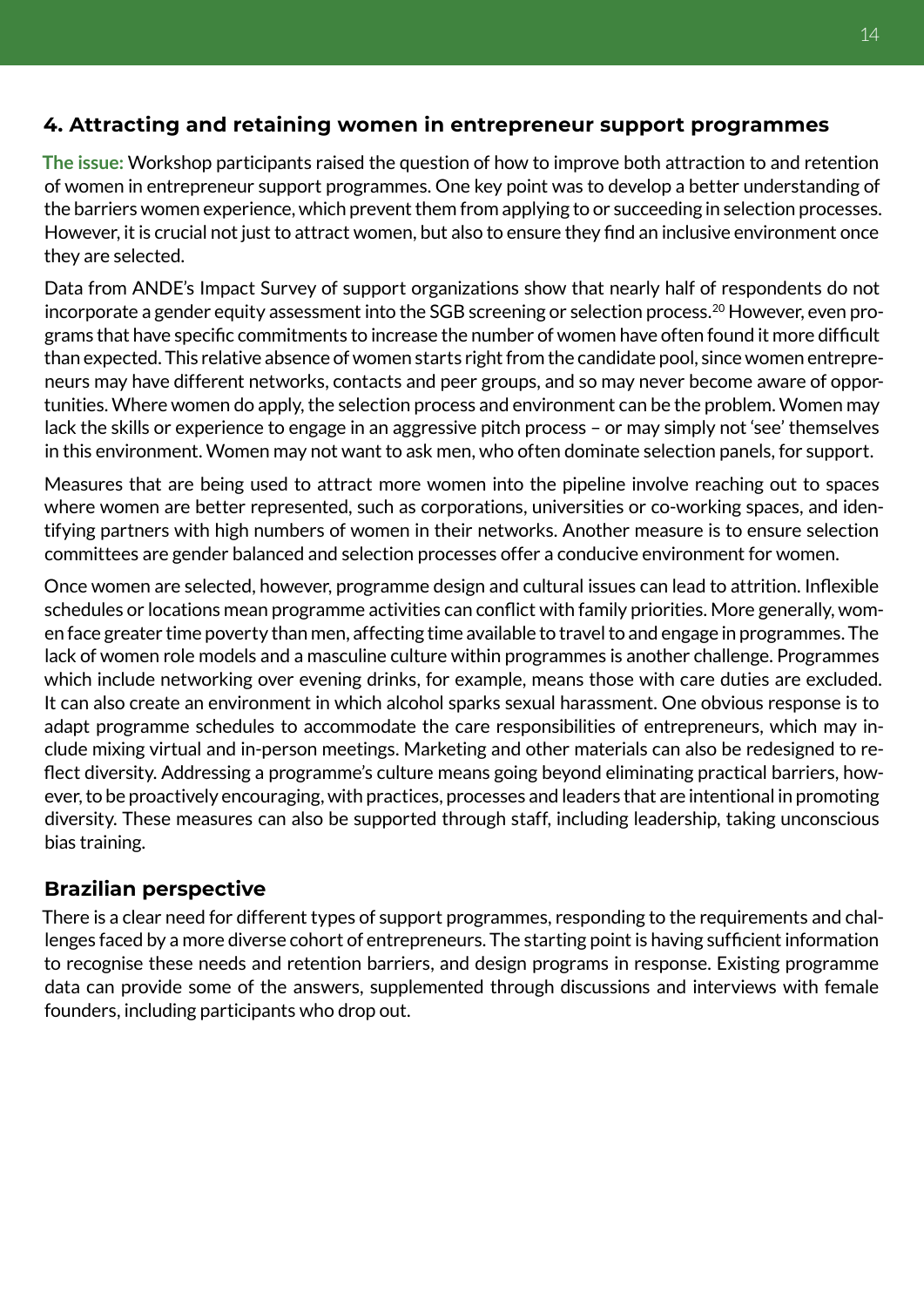Entry points for stakeholders to increase female retention included the following actions:

- **Ensure support of leadership with respect to gender lens investment.** Participants recognised that in many cases, changing mindsets among existing leadership with respect to gender lens investment is an important enabler. Alongside formal unconscious bias training, the use of more active listening by leadership can be encouraged, allowing leaders and others to better understand and therefore meet women founders' needs and aspirations.
- **Design programmes recognising care responsibilities.** The participants felt that more inclusive acceleration programs need to reflect on constraints that mothers (or women in other care roles) face in leaving their homes. Suggestions included implementing a 'kids space' within intermediary premises which offers childcare, and using videoconferences in place of some in person trainings.
- **Promote diversity among staff of support organisations.** Having diversity among staff at all levels within support organisations, including in leadership roles, can better enable intermediaries to identify, understand and reach a stronger and more diverse candidate pool. Interestingly, one organisation, led by women, found that their networks and leadership style seemed to have enabled them to reach a high proportion of women entrepreneurs, although this was not a proactive strategy priority. The workshop made them consider how to make this a more intentional part of program design and communication.

#### Box 5: [B2Mamy](www.b2mamy.com.br/)

B2Mamy offers entrepreneurs training, business acceleration, a co-working space, and connection to the entrepreneurial ecosystem. It was founded by Dani Junco, herself a successful entrepreneur whose perspectives changed in 2014 when she was expecting her first child. As well as considering the practical aspects of combining maternity and a career, she was increasingly concerned with the kind of world that her son would grow up in. 'The world of tech entrepreneurship is extremely masculine, and I heard repeatedly that starting a business was a full-time commitment, and was therefore impossible to do as a mother,' she explains. 'While this was painful to hear, I came to realise that it was true in the context of the way the system was organised.'

At a 2015 meeting bringing together 80 women in a similar position, Dani identified two overriding feelings – solitude and fear of being excluded from the world of work. The idea for B2Mamy was born at this meeting, with an aim to create spaces that would be more flexible, more empathic and more inclusive, and to celebrate and communicate the results and contributions of successful women entrepreneurs. Since 2016 it has trained more than 700 women to put their business ideas into practice and supported 170 women-led businesses through its accelerator program. The accelerator allows entrepreneurs to participate in-person or virtually, making it easier for those who find it difficult to travel. To date, it has welcomed participants from seven different countries, illustrating that the need for more flexible solutions goes beyond Brazil's borders.

Interestingly, while B2Mamy was founded to catalyse female entrepreneurship, it does not work exclusively with women. As well as organizing specific activities for men to challenge gender stereotypes, around one fifth of its program participants are men. Some of these are drawn by the expectation of a less judgemental environment, some are encouraged by their partners, and some take part out of curiosity. B2Mamy's own team currently consists of 3 men and 15 women. 'One of my biggest mistakes was not having any men in my team at the beginning. I could have benefited from that diversity,' adds Dani.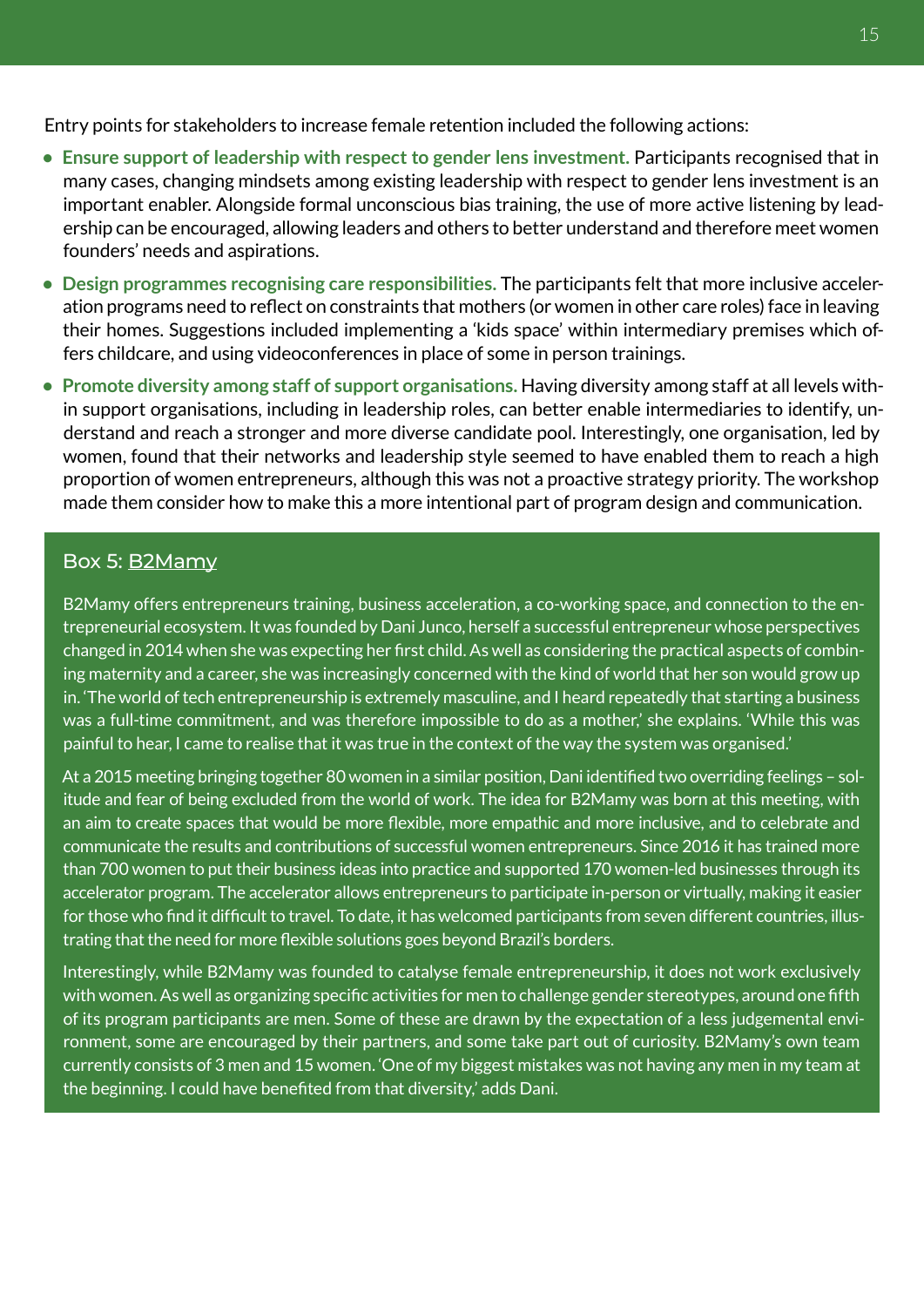#### **Conclusion**

This knowledge brief provides an overview of four topics that are critical to bringing a gender lens to supporting SGBs: understanding biases, recognising gender intersects with other diversity issues, linking investors with SGBs, and attracting and retaining women in support programs. It is grounded in international evidence and learning, but offers examples and entry points based on the experiences of capacity providers, investors and network builders in Brazil. While these entry points were discussed in the context of Brazil, they will clearly resonate in many other places. In particular, they enrich existing guidance on gender lens investing and support in four important ways.

There is a well-recognised need for more gender-specific data, including information on women in leadership roles, data on the gender composition of investment cohorts, and evaluation of the impact of acceleration programs on women-led enterprises. However, this brief points to a need for much better information on women founders and entrepreneurs themselves. In particular, this information should reflect the different and overlapping identities of these founders, and how these identities affect their needs and the barriers they face, including within support programs.

Organisations that aim to boost the number of women-led businesses they support need to improve outreach to these founders. However, attracting more women will be insufficient unless programmes are proactive and intentional in including them once they arrive. The ethos and design of programs need to reflect women founders' needs, challenges, and aspirations.

There is considerable scope to build an understanding of the range of funds and assets classes that can address the different financing needs of different types of businesses, as well as to increase women entrepreneurs' exposure to them. These sources should go beyond venture capital and private equity to include options like flexible loans, impact investment and crowdfunding sources, which may better fit the needs and profiles of some groups of women entrepreneurs.

Ultimately, the participants in the workshop stressed that real transformation towards gender equality and the empowerment of women will come from creating economies and entrepreneurial ecosystems that are more inclusive of qualities associated with women, rather than attempting to make woman adapt to be heard in a male world.

Finally, although this work has focused on how investors and intermediaries can support women-owned or women-led enterprises, it is important to keep in mind other ways or other types of enterprises which impact women, and how these can be supported. In particular, support programs may identify and seek to support SGBs that offer products or services that substantially improve the lives of women and girls, or those that enable greater employment of women, especially in non-traditional sectors and jobs with better working conditions. These topics were discussed in the workshop, and deserve more attention in future.